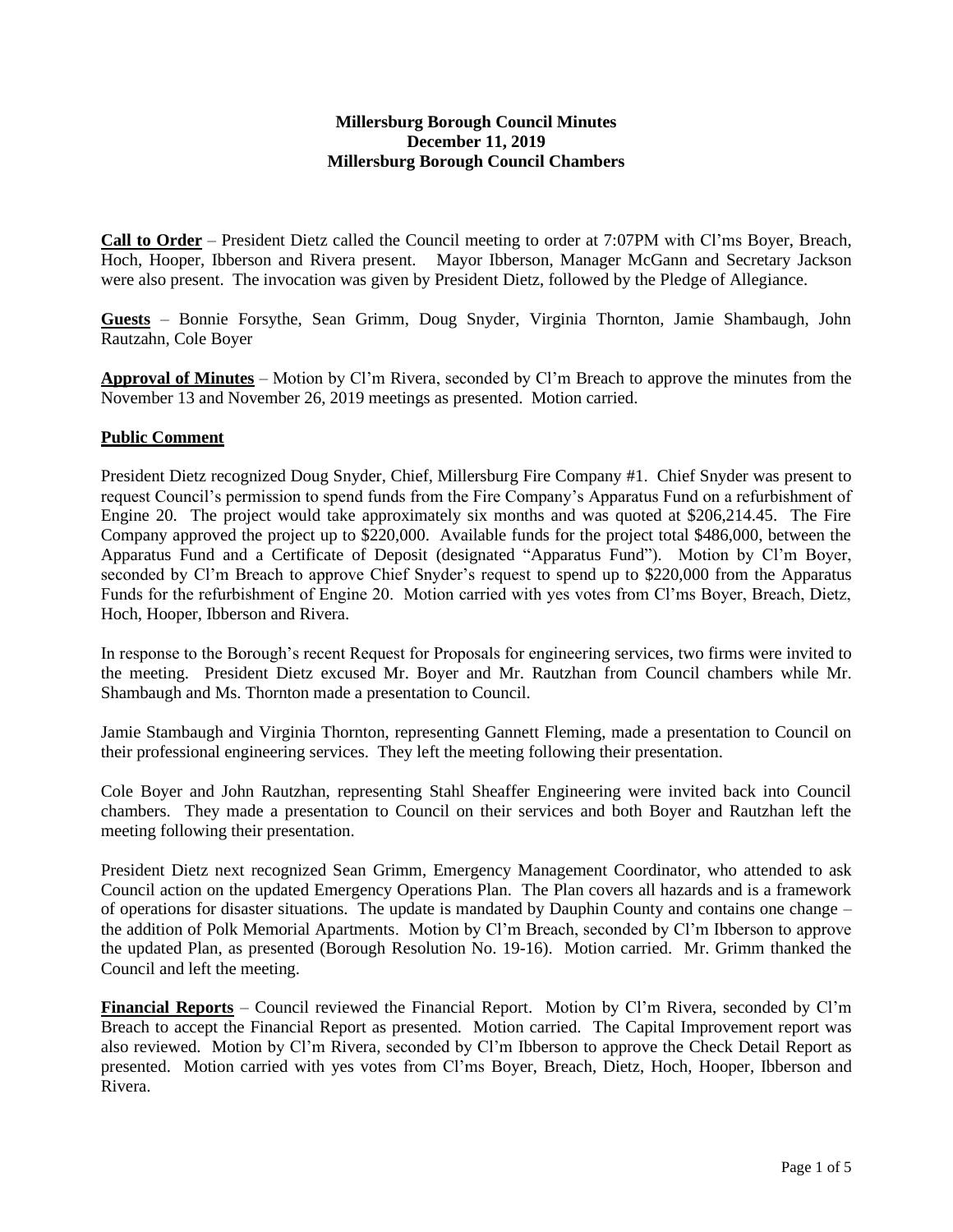# **Committee Reports**

## **Employee Relations**

Borough Manager's Position – President Dietz called an executive session at 8:10PM for the purpose of discussing the candidates. Ms. Forsythe was excused from Council Chambers. The meeting was called back into regular session at 8:33PM with Ms. Forsythe returning to Council chambers.

Motion by Cl'm Boyer, seconded by Cl'm Hoch to extend the offer of employment for the Borough Manager's position to Bonnie Forsythe at \$43,000. Start date is to be January 6, 2020 or earlier. Motion carried with yes votes from Cl'ms Boyer, Breach, Dietz, Hoch, Hooper, Ibberson and Rivera. Ms. Forsythe was asked to respond by December 18, 2019. She extended her thanks to the Council and left the meeting.

D&S Drug and Alcohol Testing, LLC – Motion by Cl'm Boyer, seconded by Cl'm Rivera to approve the service agreement with D&S on an as needed basis. Motion carried with yes votes from Cl'ms Boyer, Breach, Dietz, Hoch, Hooper, Ibberson and Rivera.

## **Finance and Risk Management**

2020 Budgets – Motion by Cl'm Breach, seconded by Cl'm Rivera to adopt the General Fund budget in the amount of \$1,096,164, the Liquid Fuels budget in the amount of \$97,718.95 and the Capital Improvement budget in the amount of \$43,295. Motion carried with yes votes from Cl'ms Boyer, Breach, Dietz, Hoch, Hooper, Ibberson and Rivera.

Borough Ordinance No.  $6-19 - 2020$  Tax Levies – This ordinance sets the rates for 2020 at 6.45 mills real estate tax, .825 mill fire protection tax and .1 mill shade tree tax. Motion by Cl'm Hoch, seconded by Cl'm Rivera to adopt Borough Ordinance No. 6-19 as presented. Motion carried. Cl'm Breach voted no.

Borough Resolution No.  $19-14 - 2020$  Fee Schedule – This resolution sets the various fees for 2020. Manager McGann reported no changes from 2019 fees. Motion by Cl'm Breach, seconded by Cl'm Rivera to approve Borough Resolution No. 19-14 as presented. Motion carried with yes votes from Cl'ms Boyer, Breach, Dietz, Hoch, Hooper, Ibberson and Rivera.

2020 Wage Certifications – Council reviewed the wage certifications as prepared by Cpl. Wise (per the current contract) and Manager McGann (per Council direction). Motion by Cl'm Breach, seconded by Cl'm Ibberson to approve the 2020 wage certifications as presented, effective December 22, 2019. Motion carried with yes votes from Cl'ms Boyer, Breach, Dietz, Hoch, Hooper, Ibberson and Rivera.

Comcast Franchise Agreement – Comcast revised the agreement recently approved by Council. Manager McGann reported that he advised Chief Snyder that the complimentary internet service to the Fire House will be discontinued and that he will be cancelling that service with Comcast. Motion by Cl'm Hoch, seconded by Cl'm Breach to approve the revised agreement as presented. Motion carried with yes votes from Cl'ms Boyer, Breach, Dietz, Hoch, Hooper, Ibberson and Rivera.

## **Parks and Recreation**

Report from Chairman – Cl'm Boyer reported that the clean-up work at the MYO has been completed.

MYO Compost Site Gate – Manager McGann reported that Automated Security in York quoted the cost of the gate at \$7,759. Lehman's has quoted \$3,000 to run electricity underground from the concession stand to the gate. No action was taken. Council directed Secretary Jackson to collect \$30 from residents along with name, address, phone number and email in order to advise them of their 4 digit code, once the gate is installed.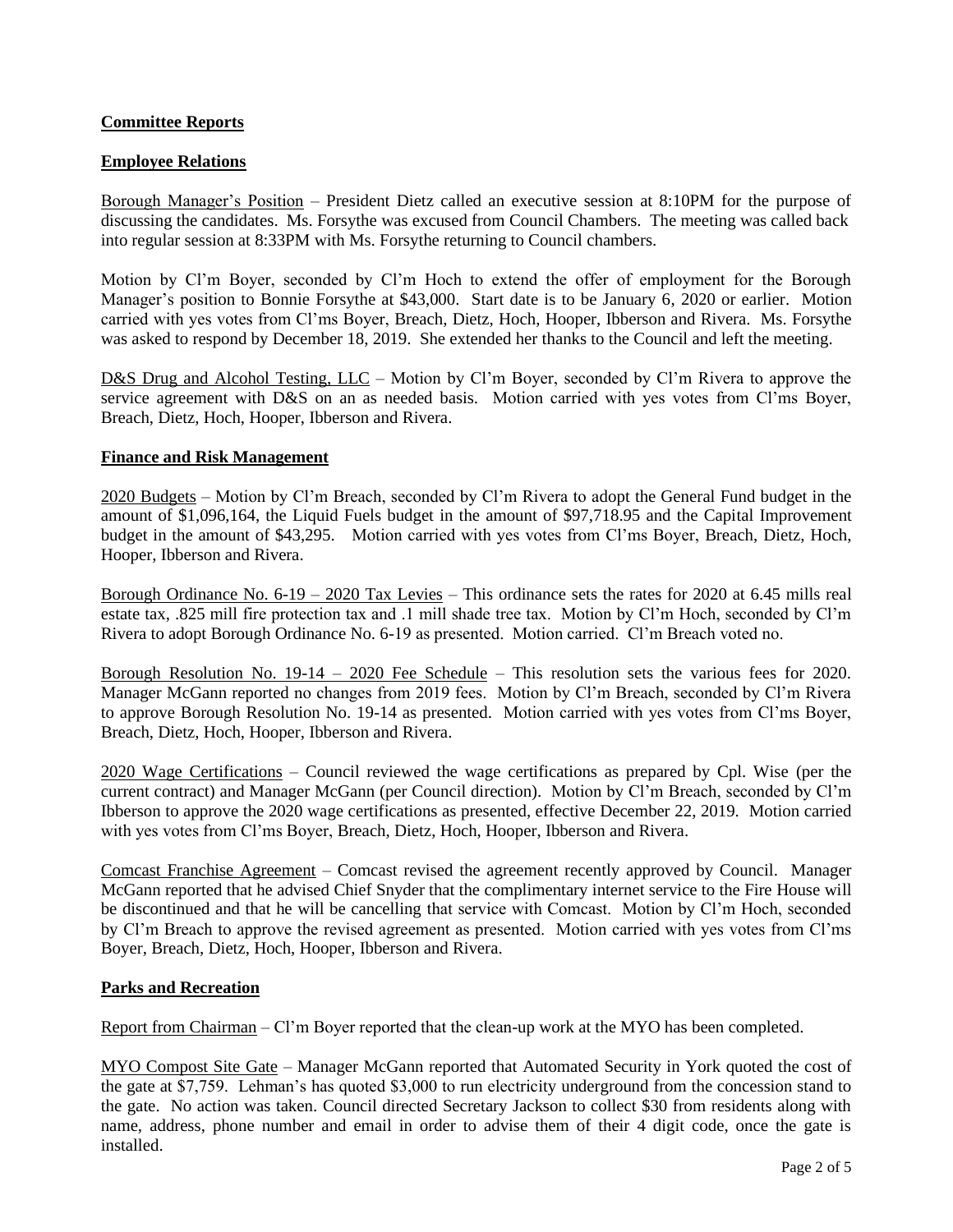Facility Use Agreement – Ned Smith Festival – The organization has requested the use of MYO and Riverfront Parks on July 25, 2020 from 5:00AM to 7:00PM for their annual festival.

Facility Use Agreement – Healthy Kids Running Series – The organization requested the use of MYO Park (also Riverfront Park, if necessary, due to construction) on Sundays, April 19, 26, May 3, 10, 17, 2020. Rain dates are May 31 and June 7, 2020. Times are from 4:00 to 6:00PM, for the purpose of holding the children's running program. The user fee would be waived.

Motion by Cl'm Breach, seconded by Cl'm Hoch to approve both agreements as presented, with the Ned Smith festival agreement being contingent upon receiving their certificate of insurance. Motion carried.

**Property** – Chairman Rivera had nothing to report.

Spring Clean Up – Motion by Cl'm Hoch, seconded by Cl'm Ibberson to set the date for Spring Clean Up for Saturday, April 18, 2020 from 7:00AM to 3:00PM, or until dumpsters are filled. Motion carried.

Pine Street Garage Door Replacement – Motion by Cl'm Boyer, seconded by Cl'm Hooper to approve up to \$2,000 to replace the main door at the Pine Street garage. Motion carried with yes votes from Cl'ms Boyer, Breach, Dietz, Hoch, Hooper, Ibberson and Rivera.

**Public Safety –** Chairman Ibberson had nothing to report.

Letter to Patrol Officers Association – Mayor Ibberson requested that Manager McGann send a letter to the Patrol Officers Association requesting a meeting to discuss hiring a full-time officer at a rate higher than the starting salary specified in the current police contract.

**Streets** – Chairman Hoch had nothing to report.

Borough Resolution No. 19-15 Supporting SB 607 - This resolution expresses Council's support of authorization for local police to use Radar. Motion by Cl'm Hoch, seconded by Cl'm Breach to approve Borough Resolution No. 19-15 as presented. Motion carried. Manager McGann will send a copy of this resolution to Rep. Sue Helm.

2020 Street Sweeper Rental – Council reviewed a quote from A  $\&$  H Equipment in Harrisburg to rent a street sweeper for the week of April 13-17, 2020 for \$3,000. Motion by Cl'm Breach, seconded by Cl'm Hoch to approve the quote as presented. Motion carried with yes votes from Cl'ms Boyer, Breach, Dietz, Hoch, Hooper, Ibberson and Rivera.

#### **Economic Development**

Drawing for Shop Small Promotion Visa Gift Card – Secretary Jackson reported that 18 businesses participated in the Shop Small event, so the gift card is for \$180. Scott Matter of Millersburg was the winner.

**Mayor's Report –** Nothing further.

**Manager's Report –** Written report was provided to all Cl'ms. Additionally, the KMIT safety grant items are being installed.

## **Unfinished Business**

Millersburg Fire Company Agreement – Manager McGann reported that as directed, he sent a letter to the Fire Company but there has been no response. The new agreement has been prepared as per Council's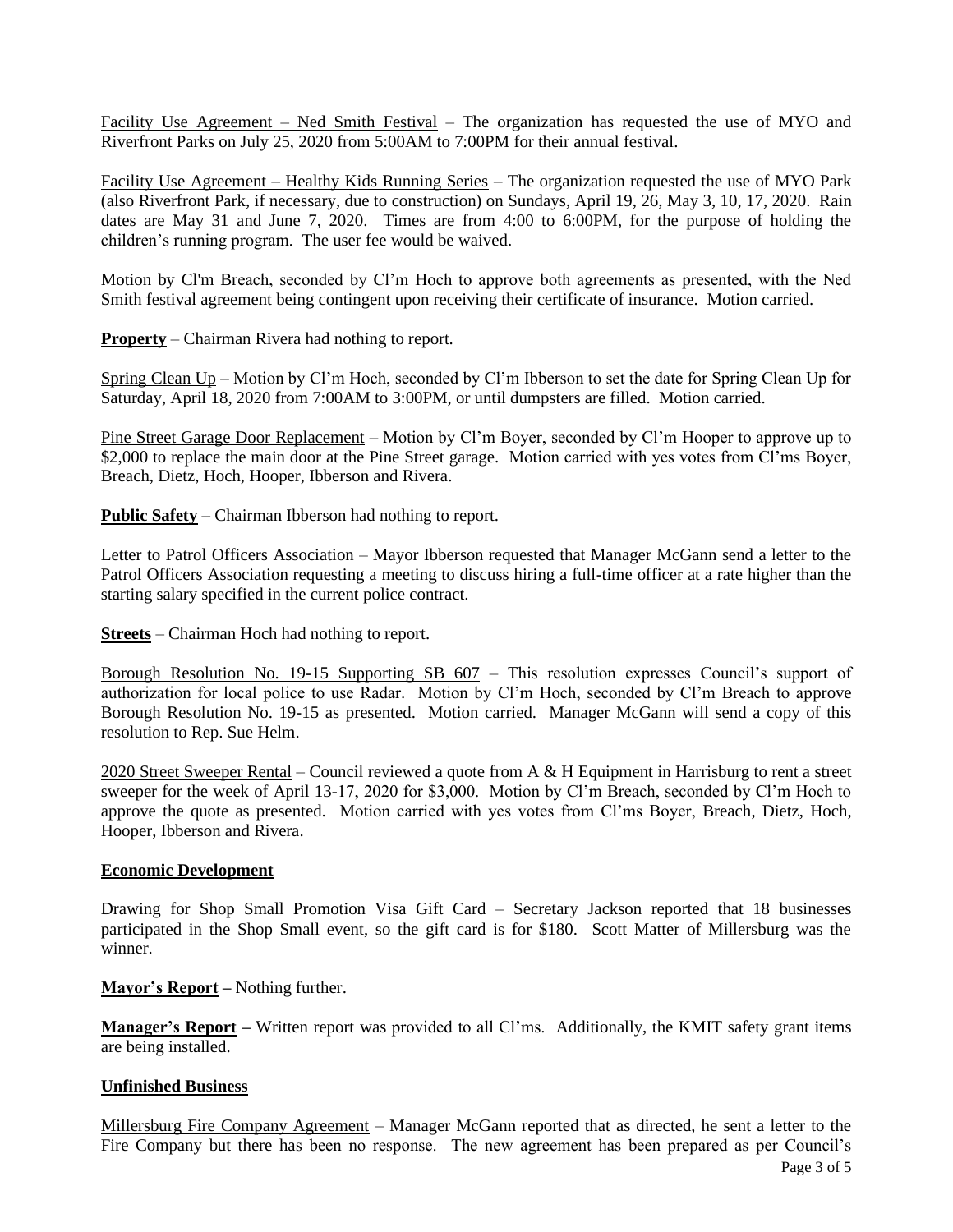direction and includes language about submission of the financial reports. Motion by Cl'm Hooper, seconded by Cl'm Hoch to approve the agreement as presented. Motion carried with yes votes from Cl'ms Boyer, Breach, Dietz, Hoch, Hooper, Ibberson and Rivera.

Authorizations to Bid – Center Street Erosion Control Improvement Project and MYO Park Renovations – Council reviewed the advertisements for bids. There will be no pre-bid meetings required for either project. Bids will be opened on February 26, 2020. Motion by Cl'm Breach, seconded by Cl'm Rivera to authorize Manager McGann to place the notices in the Upper Dauphin Sentinel to run on January 14, 2020. Motion carried with yes votes from Cl'ms Boyer, Breach, Dietz, Hoch, Hooper, Ibberson and Rivera.

HRG Invoice – Center Street Erosion Control Project – Council reviewed the latest invoice for \$1,200. Motion by Cl'm Hoch, seconded by Cl'm Rivera to forward the invoice to Dauphin County for payment. Motion carried.

# **New Business**

Legal Notice for 2020 Meeting Schedule – Council reviewed the draft legal notice. Council and Committee of the Whole meetings will remain on the second and fourth Wednesdays monthly. November dates have been adjusted due to holidays. Planning Commission meetings will remain on the first Wednesday of each month, beginning in February, 2020. Motion by Cl'm Hoch, seconded by Cl'm Rivera to approve the notice as presented for publication in the Upper Dauphin Sentinel. Motion carried with yes votes from Cl'ms Boyer, Breach, Dietz, Hoch, Hooper, Ibberson and Rivera.

Solicitor's Invoice for Services – Council reviewed Solicitor Kerwin's invoice for services, November 2018 through November 2019 for \$8,800. Motion by Cl'm Breach, seconded by Cl'm Hoch to approve payment as invoiced. Motion carried with yes votes from Cl'ms Boyer, Breach, Dietz, Hoch, Hooper, Ibberson and Rivera.

Act 172 Volunteer Firefighter Tax Relief Eligibility List – Council reviewed the list of eligible volunteers as submitted by Chief Snyder. Motion by Cl'm Breach, seconded by Cl'm Rivera to approve the list as presented. Motion carried.

Third Party Codes Inspector – Cl'm Boyer reported that in response to Council's concerns, Commonwealth Code Inspections Services has decided to assign a second person to the Borough. Council was satisfied with this remedy and tabled any further action. Manager McGann will advise the two other interested parties of Council's decision to allow CCIS to improve their services.

Millersburg Area School District Gaming Grant Invoices – The amount of the grant is \$51,000 and the project has been completed. Council reviewed a recap of MASD's payment requests. Motion by Cl'm Hooper, seconded by Cl'm Rivera to submit the paperwork to have the \$51,000 reimbursement made to the School District. Motion carried.

Engineering Proposals – Council briefly discussed the two proposals made earlier in the meeting. Appointment will be made at the January 6, 2020 Reorganization meeting.

**Communications** – All communications were made available to Cl'ms. President Dietz read a letter from Taryll Roach declining election to a Council position.

## **Organization Reports**

Millersburg Planning Commission – December 4, 2019 draft meeting minutes were provided to all Cl'ms.

Millersburg Area Authority – November 4, 2019 meeting minutes were provided to all Cl'ms.